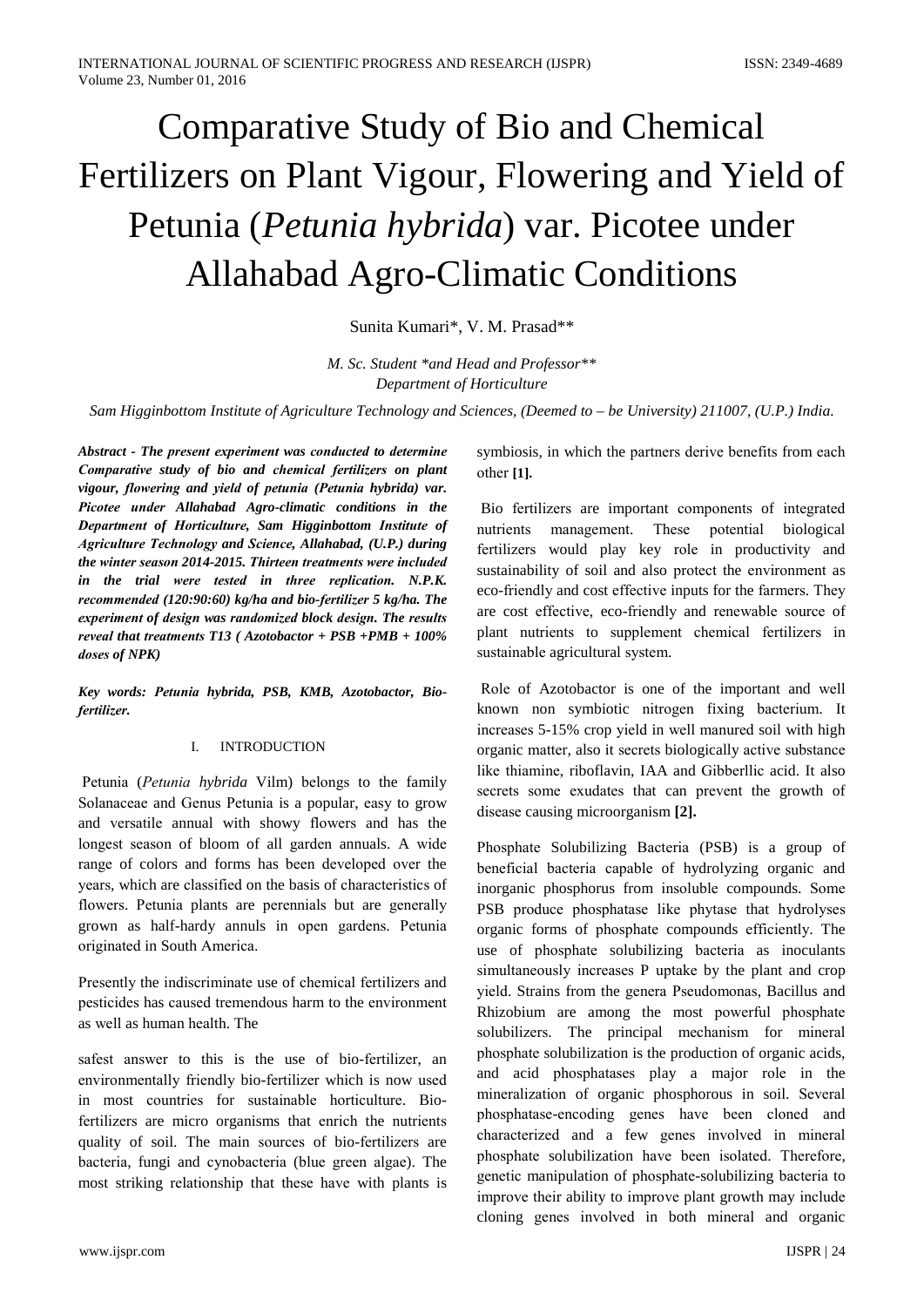phosphate solubilization, followed by their expression in selected rhizobacterial strains. Chromosomal insertion of these genes under appropriate promoters is an interesting approach. [3].

Potash mobilizing Bacteria (PMB) plays a vital role in the formation of amino acids and proteins from ammonium ions, which are absorbed by roots, from the soil. PMB are also responsible for the transfer of carbohydrates, proteins, etc. from the level to the roots. It also plays a vital role in the uptakes of other elements particularly nitrogen, phosphorus and calcium, PMB regulates the permeability of the cellular membrane. It activates number of enzymes, e.g. alcohol dehydrogenate and its deficiency decreases photosynthesis. PMB increases the resistance of crops to hot and dry conditions and insect pest and diseases. It improves the quality of flowers.

#### $\Pi$ . MATERIALS AND METHODS

The field experiment was conducted at the experimental field of the Department of Horticulture, Allahabad School of Agriculture, Sam Higginbottom Institute of Agriculture, Technology and Sciences, Deemed -to-be University, (formerly known as Allahabad Agricultural Institute AAI-DU) during the year 2014-2015. The experiment was laid out in Randomized Block Design (RBD) with thirteen treatments and replicated thrice. Three bio fertilizer Azotobactor, phosphorus Solubilising Bacteria and Potash Mobilising Bacteria @ 5 Kg/ha and two levels of nitrogen, i.e. 60 kg/ha and 120 kg/ha with one control were taken. Seedlings of petunia were raised in the beds of the nursery. The experimental field was prepared well by repeated ploughing followed by planking to a fine tilt required was marked and beds were prepared according to the plan of layout.

#### III. RESULTS AND DISCUSSION

The present investigation entitled Comparative study of bio and chemical fertilizers on plant vigour, flowering and yield of petunia (Petunia hybrida) var. Picotee under Allahabad agro-climatic conditions. The results of the investigation, regarding the petunia on growth and flowering quality and yield have been presented in table 1 and 2.

The maximum plant height (29.80 cm) was recorded in treatment  $T_{13}$  (Azotobactor + PSB +PMB + 100% doses of NPK followed by  $T_{12}$  (*Azotobactor* + PSB + PMB + 50 %  $N + 100\%$  doses of PK) (28.53cm). which was much better than control (25.60cm). The maximum plant height with  $T_{13}$  (Azotobactor + PSB +PMB + 100% doses of NPK ) may be attributed due to the presence of nonsymbiotic nitrogen fixing bacteria which might have given

www.ijspr.com

the boosting effect to the roots of the plant and by stimulating plant growth through synthesis of growth promoting substances. These findings are in conformity with the results of  $[4] [5] [6]$  in Petunia and  $[7]$  in Petunia.

The maximum plant spread was recorded in treatment treatment T<sub>13</sub> (Azotobactor + PSB + PMB + 100% doses of NPK) followed by  $T_{12}$  (Azotobactor  $_{+}$  PSB + PMB + 50 %  $N + 100\%$  doses of PK) (51.81cm). Minimum plant spread (41.51 cm) was recorded in treatment  $T_1$  control, the ability of Azotobacter to synthesize and secrete thiamine, riboflavin, pyridoxine, cyanocobalamin, and indole acetic acid like substances which in turn increased the nutrient absorption from the soil leading to the luxuriant vegetative growth.

The increased number of branches of the bio fertilizer treated plant was observed than control the maximum number of branches per plant was recorded in treatment  $(Azotobactor + PSB + PMB + 100\%$  doses) (20.00). It was followed by treatment  $T_{12}$  (*Azotobactor* + PSB + PMB + 50 % N + 100% doses of PK) (18.86 cm). (13.53) minimum in control, Besides nitrogen fixing plants reported that *Azotobacter* was found to be synthesizing various growth promoting substances like IBA, NAA, which help in enhancing the root biomass. Similar result was finding conformity by [8].

The maximum number of leaves per plant (600.60) was recorded in treatment  $T_{13}$  (Azotobactor + PSB + PMB + 100% doses of NPK) followed by  $T_{12}$  (*Azotobactor* + PSB + PMB + 50 % N + 100% doses of PK) (562.83). The minimum number of leaves per plant (327.40) control. The increased production of leaves helps to elaborate more photosynthesis and faster the maturity. The promoting effect of bio with chemical and fertilizer in increasing the number of leaves has been reported by [9] and [7].

The bio fertilizer treated plants show earliness in bud initiation. Minimum (53.06) days taken in treatment  $T_{13}$  $(Azotobactor + PSB + PMB + 100\%$  doses of NPK) followed by treatment  $T_{12}$  (Azotobactor + PSB + PMB + 50 %  $N + 100\%$  doses of PK) (54.06) and the maximum in control. (68.11). This may be due to the earlier shift to the flowering phase due to rapid completion of vegetative phase because of availability of more nutrients to the plant by the application of bio-fertilizer and the consequent better vegetative growth. The findings are in conformity with the result of [2] while working on African marigold.

The fresh and dry weight of flower  $(1.07g, 0.81g)$  was significantly increased in treatment  $T_{13}$  (Azotobactor  $_{+}$ PSB +PMB + 100% doses of NPK)  $(1.07 \text{ g})$  followed by  $T_{12}$  (Azotobactor + PSB +PMB + 50 % N + 100% doses of PK) and the minimum in control. (0.79,0.58). The fresh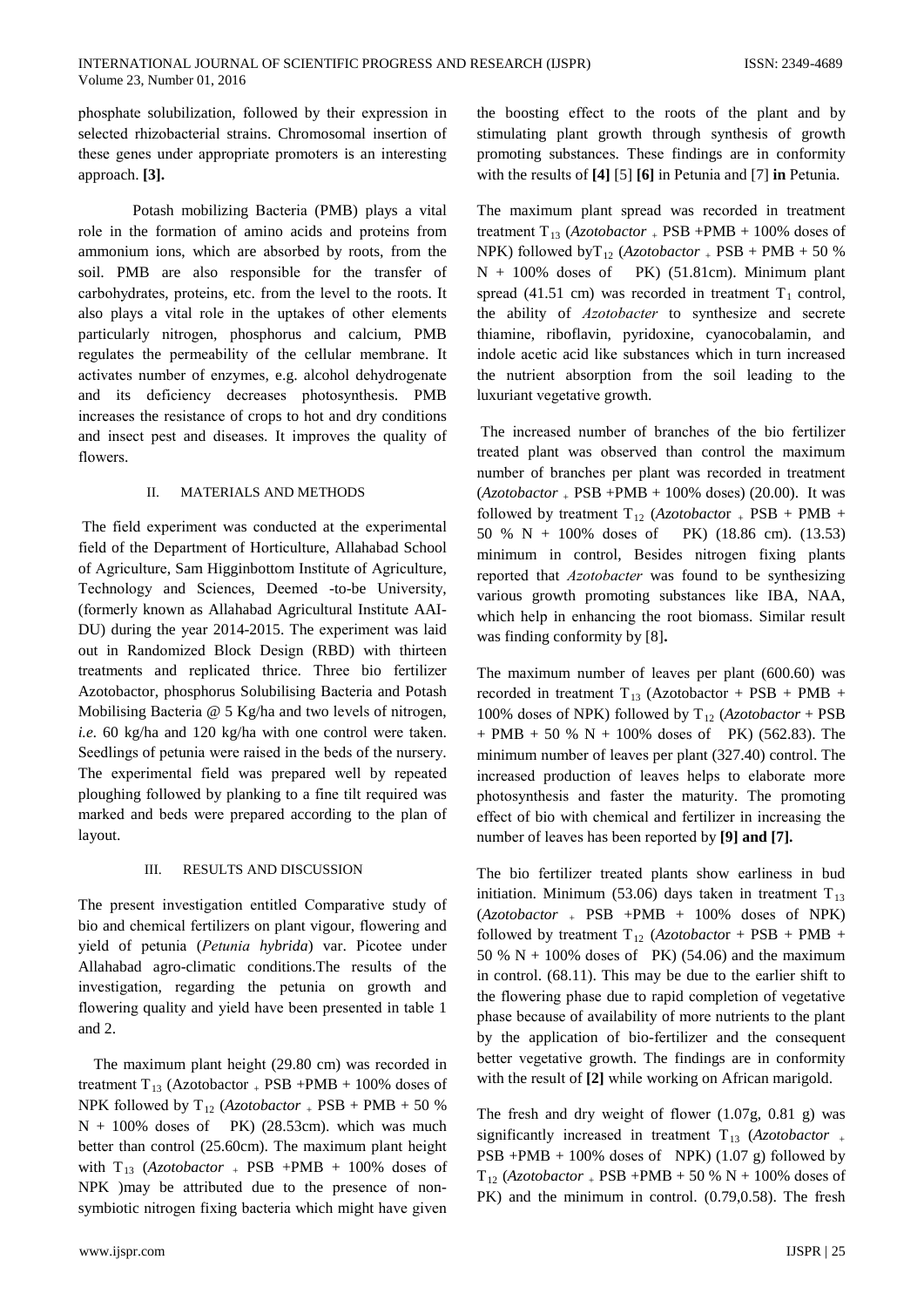and dry weight promoting due to inorganic fertilizer Nitrogen percentage increased reported by[10].

Similarly bio fertilizers stimulated the increase in flower size. The combine treatment of  $T_{13}$  (Azotobactor  $_{+}$  PSB  $+PMB + 100\%$  doses of NPK) gave the best response due to fixation of phosphorus and potash in soil which is mostly unavailable to crops because of its low solubility. The solublising effect of Azospirillum is generally due to the production of organic acids, vitamins, growth promoting substances like IAA, IBA which help in better growth of plants. The findings are in conformity with the result of [11] while working on Crossandra.

Biofertilizers stimulated the increase in number of flowers per plant. The combine treatment of  $T_{13}$  (Azotobactor  $_{+}$ PSB +PMB + 100% doses of NPK) gave the best response due to fixation of phosphorus and potash in soil which is mostly unavailable to crops because of its low solubility. The solublising effect of Azospirillum is generally due to the production of organic acids, vitamins, growth promoting substances like IAA, IBA which help in better growth of plants. The findings are in conformity with the result of [11].

#### IV. **CONCLUSION**

From present investigation it is concluded that, in respect of cultivation of petunia (Petunia hybrida) under Allahabad condition, the application of treatment  $T_{13}$  $(Azotobactor + PSB + PMB + 100\%$  doses of NPK) was effective in enhancing plant vegetative growth and quality of petunia (Petunia hybrida).

### V. FUTURE SCOPES

Establishing an environmental eco-friendly soil ecosystem on earth is of vital importance. In recent years, inorganic fertilizers extensively applied to obtain higher yield. Due to leads to several agricultural problems and poor cropping systems. Farmers use more chemical fertilizers than the recommended levels for many crops. Excessive use of chemical nitrogen fertilizer not only accelerates soil acidification. So that we will use beneficial bacteria and fungi has resulted in the development of a wide range of bio-fertilizers, which satisfied the nutrient requirements of crops and increased the crop yield as well as improve the soil health and human health.

## **REFERENCES**

[1] Wen X. L. L. B. and You J. (2014). Effect of nitrogen rates and different controlled release fertilizers on growth and ornamental quality of petunia (Petunia hybrid). S. I. Hort.42:234-253

[2] Shubha Rao N.S. (1993). Biofertilizers in Agriculture and Forestry. 3<sup>rd</sup> Edn., Oxford and IBH Publishing Co. Pvt. Ltd., Oxford, UK

[3] Rodríguez, H and Fraga, R (1999). Phosphate solubilizing bacteria and their role in plant growth promotion. Biotechnology advance, 17(4-5): 319-39

[4] Kathireshan C. (1999). Effect of biofertilizer with different level of nitrogen and phosphorus on growth, yield and quality of gladiolus (Gladiolus grandiflorus Nees). M.Sc. (Agri.) Thesis, University of Agricultural Sciences, Bangalore.

[5] Rajadurai K.R., Manivanna, K., Jawaharalal N. and Beaurah A. (2000). Effect of Azospirillum and VAM on growth character of African marigold (Tagetes erecta L.). Journal of South Indian Horticulture. 48(1-6): 83-87.

[6] Hoda E. E. M. and Mona S. (2014). Effect of bio and chemical fertilizers on growth and flowering of Petunia hybrida plants. American Journal of Plant Physiology. 9 (2):69-77.

[7] Sarwa P. C., Soni M., Vaidya P. P. and Khandekar J. S. (2014). Effect of Azotobactor, Azospirillum and different level of inorganic fertilizer on growth and flowering of petunia".Asian Journal of Horticulutre., 9(1): 61-63.

[8] Narashimha R.S. and Haripriya, K. (2001). Integarted nutrient management in crossandra (Crossandra infundibuliformis L.) cv. Dindigul local. Journal of South Indian Horticulture, 49: 181-184.

[9] Santhi V. P. and Kumar V. M. (1998). Effect of nitrogen levels and biofertilizer on growth, herbage and essential oil yield of Palmarosa. Journal of South Indian Horticulture. 46  $(3&4):171-175.$ 

[10] Swaminathanan V., Ramaswamy N. and Pillai A. (1999). Effect of Azospirillum, phosphobacteria and inorganic nutrients on the growth and yield of tuberose. Journal of South Indian Horticulture. 47 (1-6): 331-334.

[11] Raja, S.N. and Haripriya, K. (2001). Integrated nutrient management in Crossanradra (Crossanradra infundibuliformis L.) cv. Dindigul Local. Journal of South Indian Horticulture. 49:181-184.